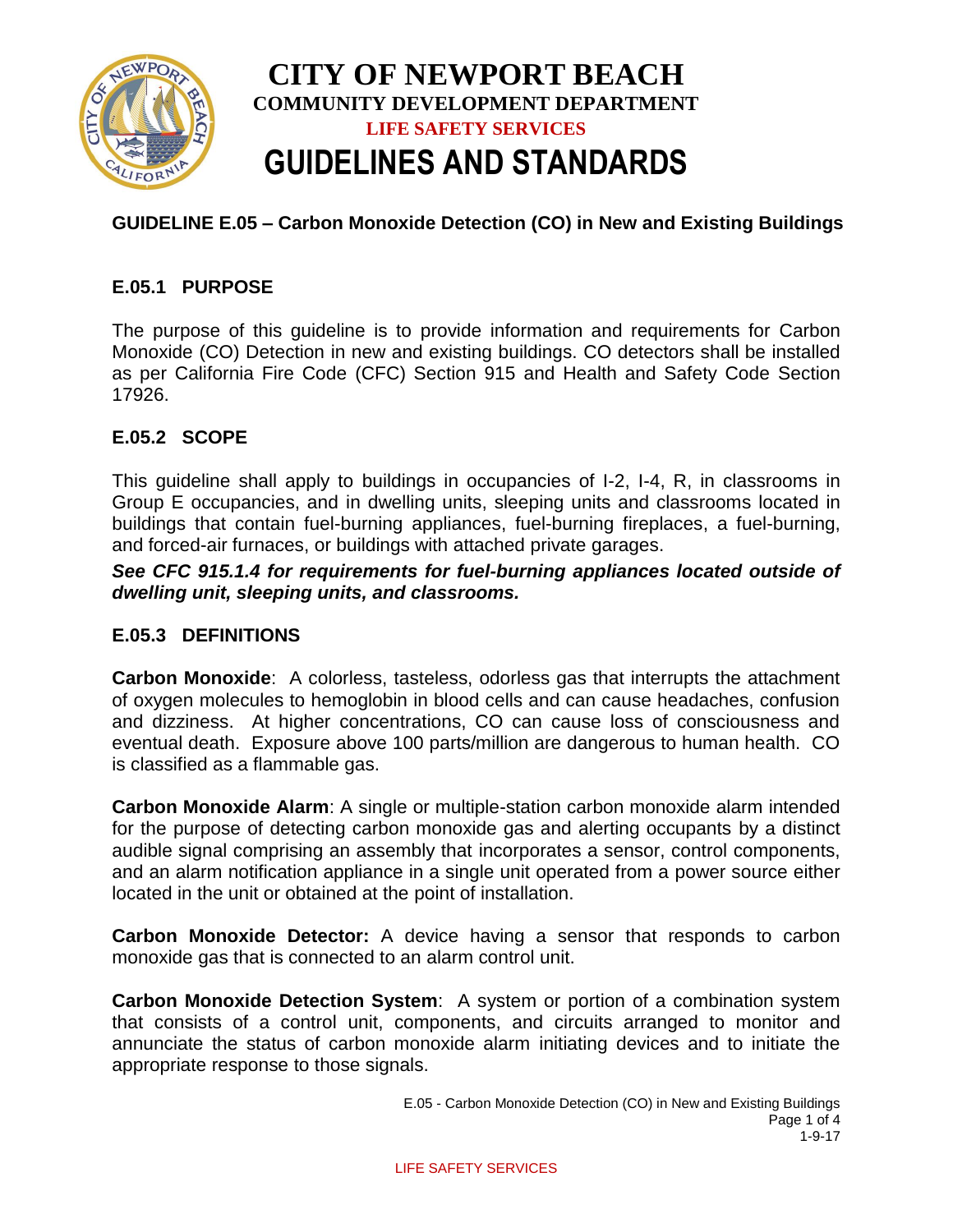**Dwelling Unit**: A building that contains one or two dwelling units used, intended or designed to be used, rented leased, let or hired out to be occupied for living purposes.

**Forced-Air Furnace:** A furnace equipped with a fan or blower that provides the primary means for circulation of air.

**Fuel-Burning Appliance**: A device that burns solid, liquid, or gaseous fuel or a combination thereof.

**Single-Station Carbon Monoxide Alarm**: A detector comprising an assembly that incorporates a sensor, control components, and an alarm notification appliance in one unit operated from a power source either located in the unit or obtained at the point of installation. [72, 2013]

**Sleeping Unit:** A room or space in which people sleep, which can also include permanent provisions for living, eating, and either sanitation or kitchen facilities but not both. Such rooms and spaces that are also part of a dwelling unit are not sleeping units.

## **E.05.4 PROCEDURE**

Carbon monoxide detection shall be installed in accordance with the manufacturer's published instructions.

Locations of CO detectors in new and existing buildings shall be as follows:

Dwelling Units and Sleeping Units:

- 1. Outside of each separate sleeping area in the immediate vicinity of the bedrooms.
- 2. On every occupiable level of a dwelling unit, including basements.
- 3. Where a fuel-burning appliance is located within a bedroom or its attached bathroom, CO detection shall be installed within the bedroom

#### Sleeping Units:

CO detection shall be installed in sleeping units:

**Exception:** Carbon monoxide detection shall be allowed to be installed outside of each separate sleeping area in the immediate vicinity of the sleeping unit where the sleeping unit or its attached bathroom does not contain a fuel-burning appliance and is not served by a forced air furnace.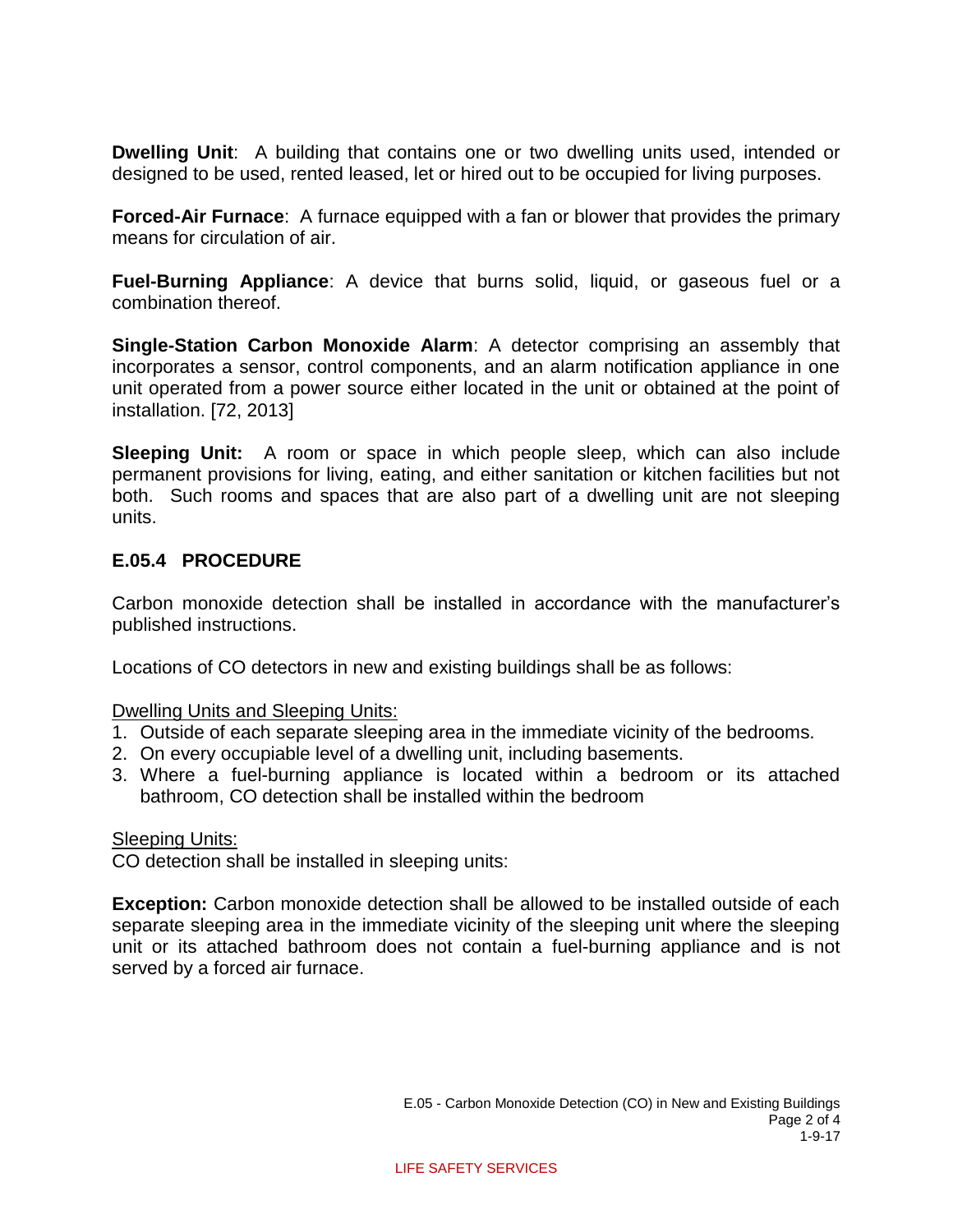#### Group E Occupancies:

CO detection shall be installed in classrooms in Group E occupancies. CO alarm signals shall be automatically transmitted to an on-site location that is staffed by school personnel.

**Exception:** Carbon monoxide alarm signals shall not be required to be automatically transmitted to an on-site location that is staffed by school personnel Group E occupancies with an occupant load of 30 or less.

## **E.05.5 DETECTION EQUIPMENT**

Carbon monoxide detection shall be provided through carbon monoxide alarms or through a carbon monoxide detection system. Combination carbon monoxide/smoke alarms are an acceptable alternative to carbon monoxide alarms

# **E.05.6 CARBON MONOXIDE ALARM REQUIREMENTS**

Carbon monoxide alarms shall comply with the following:

CO alarms shall receive their primary power from the building wiring where such wiring is served from a commercial source and when primary power is interrupted, shall receive power from a battery. Wiring shall be permanent and without a disconnecting switch other than that require for overcurrent protection.

## *Exceptions can be found in Section 915.4.1 California Fire Code.*

- CO alarms shall be listed in accordance with UL 2034.
- Where more than one carbon monoxide alarm is required to be installed within a dwelling unit or within a sleeping unit in Group R occupancies, the alarms shall be interconnected in a manner that activation of one alarm shall activate all of the alarms in the individual unit. *Exceptions can be found in Section 915.4.4 California Fire Code.*
- CO alarms shall be located in areas as referenced in "Procedure" section of this Guideline.
- In buildings containing covered multi-family dwellings, all required CO alarms shall be equipped with the capability to support visible alarm notification in accordance with NFPA 720.